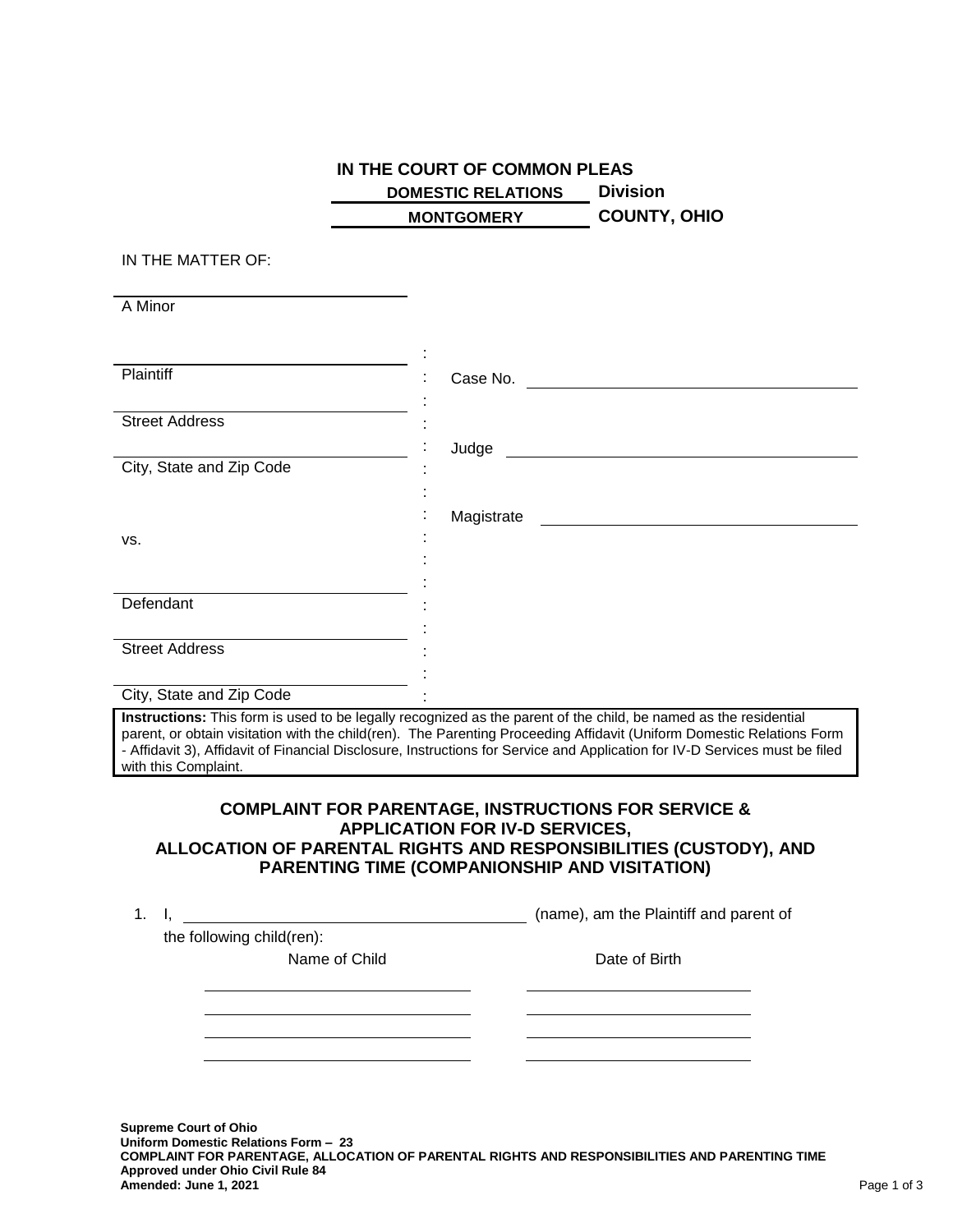- 2. Defendant, **interest and the child** is the parent of the child(ren).
- 3. The child(ren) has/have resided in County, Ohio since (date residence established) as set out in the Parenting Proceeding Affidavit (Uniform Domestic Relations Form - Affidavit 3).
- 4. A parent-child relationship has been established for the following child(ren):

| <b>NAME OF CHILD</b> | <b>DATE OF BIRTH</b> |                                                      |
|----------------------|----------------------|------------------------------------------------------|
|                      |                      | Acknowledgement of Paternity<br>Administrative Order |
|                      |                      |                                                      |
|                      |                      | Court Order                                          |
|                      |                      | Acknowledgement of Paternity                         |
|                      |                      | Administrative Order                                 |
|                      |                      | <b>LCourt Order</b>                                  |
|                      |                      | Acknowledgement of Paternity                         |
|                      |                      | Administrative Order                                 |
|                      |                      | Court Order<br>Acknowledgement of Paternity          |
|                      |                      | Administrative Order                                 |
|                      |                      | Court Order                                          |
|                      |                      |                                                      |

5. A parent-child relationship has not been established for the following child(ren:

**NAME OF CHILD DATE OF BIRTH** \_\_\_\_\_\_\_\_\_\_\_\_\_\_\_\_\_\_\_\_\_\_\_\_\_\_\_\_\_\_\_\_\_\_\_\_\_\_\_\_\_\_\_\_\_\_\_\_\_\_\_\_\_\_\_\_\_\_\_\_\_\_\_\_\_\_\_\_\_\_\_\_\_\_\_\_\_\_\_ \_\_\_\_\_\_\_\_\_\_\_\_\_\_\_\_\_\_\_\_\_\_\_\_\_\_\_\_\_\_\_\_\_\_\_\_\_\_\_\_\_\_\_\_\_\_\_\_\_\_\_\_\_\_\_\_\_\_\_\_\_\_\_\_\_\_\_\_\_\_\_\_\_\_\_\_\_\_\_ \_\_\_\_\_\_\_\_\_\_\_\_\_\_\_\_\_\_\_\_\_\_\_\_\_\_\_\_\_\_\_\_\_\_\_\_\_\_\_\_\_\_\_\_\_\_\_\_\_\_\_\_\_\_\_\_\_\_\_\_\_\_\_\_\_\_\_\_\_\_\_\_\_\_\_\_\_\_\_ \_\_\_\_\_\_\_\_\_\_\_\_\_\_\_\_\_\_\_\_\_\_\_\_\_\_\_\_\_\_\_\_\_\_\_\_\_\_\_\_\_\_\_\_\_\_\_\_\_\_\_\_\_\_\_\_\_\_\_\_\_\_\_\_\_\_\_\_\_\_\_\_\_\_\_\_\_\_\_ 6.  $\Box$  No court has issued an order of parenting or support about the following child(ren): **NAME OF CHILD DATE OF BIRTH** 7.  $\Box$  The following child(ren) is/are subject to an existing order of parenting of support of another Court: **NAME OF CHILD DATE OF BIRTH** \_\_\_\_\_\_\_\_\_\_\_\_\_\_\_\_\_\_\_\_\_\_\_\_\_\_\_\_\_\_\_\_\_\_\_\_\_\_\_\_\_\_\_\_\_\_\_\_\_\_\_\_\_\_\_\_\_\_\_\_\_\_\_\_\_\_\_\_\_\_\_\_\_\_\_\_\_\_\_ \_\_\_\_\_\_\_\_\_\_\_\_\_\_\_\_\_\_\_\_\_\_\_\_\_\_\_\_\_\_\_\_\_\_\_\_\_\_\_\_\_\_\_\_\_\_\_\_\_\_\_\_\_\_\_\_\_\_\_\_\_\_\_\_\_\_\_\_\_\_\_\_\_\_\_\_\_\_\_ \_\_\_\_\_\_\_\_\_\_\_\_\_\_\_\_\_\_\_\_\_\_\_\_\_\_\_\_\_\_\_\_\_\_\_\_\_\_\_\_\_\_\_\_\_\_\_\_\_\_\_\_\_\_\_\_\_\_\_\_\_\_\_\_\_\_\_\_\_\_\_\_\_\_\_\_\_\_\_